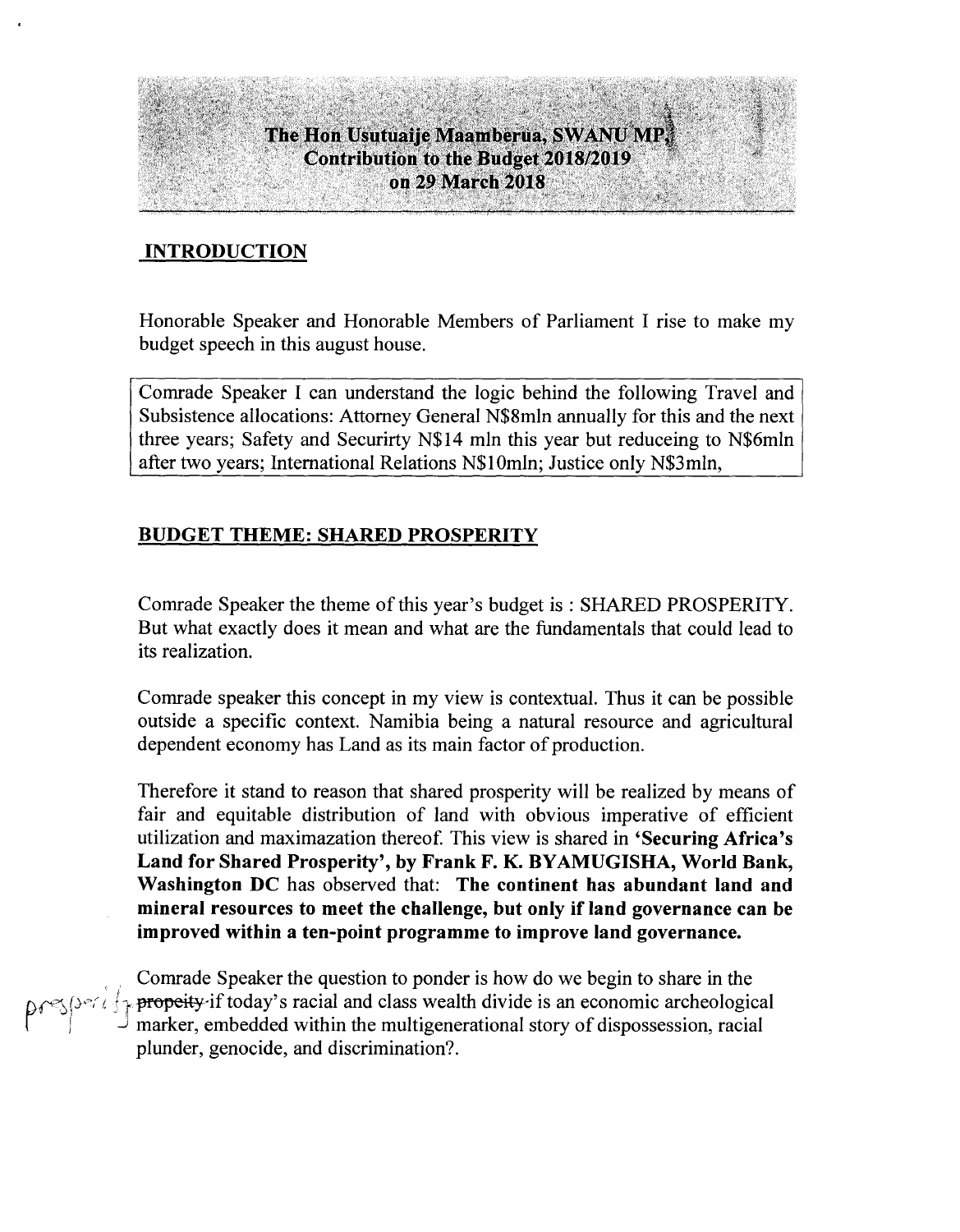I quote a readers' letter in the Namibian of24 November 2000 : "We have been fighting for the land, but we still have only pieces of it. Most of the land is still occupied by those who enjoyed a long period of prosperity by exploiting Namibians. These people become more prosperous while people such as us, who live in informal settlements, feel hopeless. The land must be divided equally."

Similalry Comrade Speaker, Werner (2000:9) cautions that, as an obvious projection area of potential social conflicts, the complex and emotional land question has the potential to create or even deepen racial mistrust and hatred. Some 13 years after Namibia achieved independence; the existing land distribution remains an obvious expression of expropriation, oppression and extermination of the African people by German and South African colonists, settlers and members of the occupation forces.

To repair this breach, it's becoming increasingly clear that internal reparations for the legacy of racism must be part of the equation.

China and Vietnam provide relevant examples. China in 1978 and Vietnam in 1988 dismantled their collective farms and used long-term leases to allocate land rights to farming households. These efforts lead to China, achieving a decline in the percentage of people living in extreme poverty from about 80 percent of the population in 1981, the highest in the world at that time, to only 13 percent in 2008. Similarly, Vietnam's land reform helped in reducing extreme poverty there from 58 percent in the early 1990s to 14.5 percent in 2008.

In Africa, land administration reform programs, combined with other agricultural and economic interventions, have done wonders for the economies of Ethiopia and Rwanda. Both economies have grown at 8-10 percent per year in the last half decade. As a result, Ethiopia reduced extreme poverty from over 40 percent to 30 percent in the last 10 years, while Rwanda reduced it from 55 percent to 40 percent in the same period.

To dovetail and knit all these together, allow me to bring in the expression of the Land Reform Minister who was quoted in The New Era of March 23, 2018, where he said, in view of the reduction in funds appropriated for land acquisition the Ministry has revised its targets to 224123 hectars for the strategic plan period, in order to match the appropriated amount of N\$718 milion.

He further lamented when he said: *"This translates into* 136 *previously disadvantaged being ressetlled over the next five years which is a drop in the ocean".*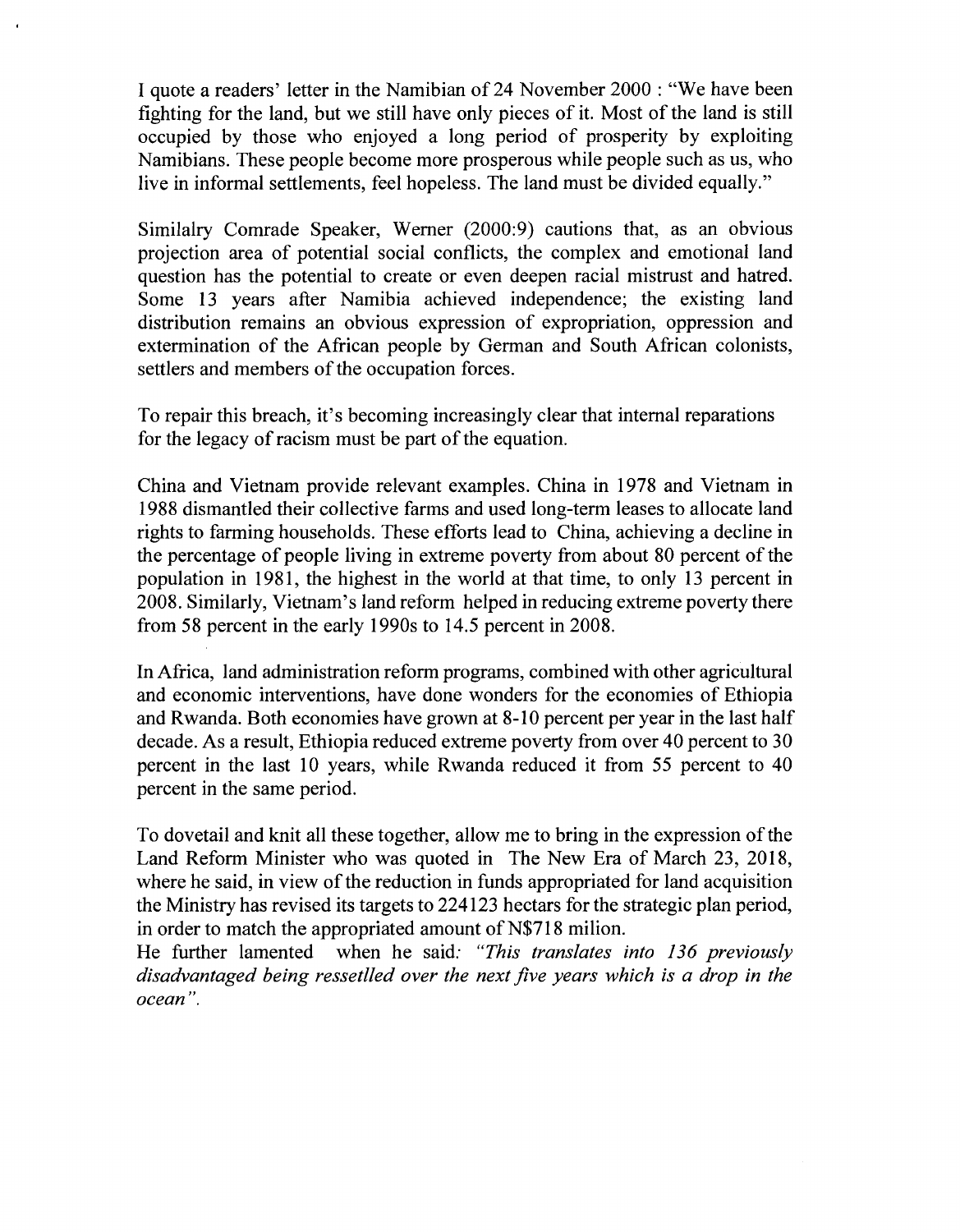Diop ( ) Cautioned that few development challenges in Africa are as pressing and controversial as land ownership and its persistent gap between rich and poor communities, that in some countries in the region, these gaps—allied as they are with high poverty rates and large-scale unemployment—have become sufficiently wide to undermine shared growth and social cohesion.

Comrade Speaker in this context, Namibia is no exception and therefore our budget must find allocation to the resolution of the Land question in all its facets as a top priority.

Comrade Speaker and Members of the August House, clearly there is a disconnect between the budget vision of Shared Prosperity and what obtains on the ground.

# **SOVEREIGN WEALTH FUND PROPOSED FOR NAMIBIA**

A Sovereign Wealth Fund (SWF) gives Governments access to liquid assets they can draw on in times of need, which is crucial for resource-dependant countries, vulnerable to commodity price shocks. A fund ofthis nature also meant for future generations' welbeing.

Comrade Speaker with this topic I had many thoughts and reflections over several months. I therefore feel obliged during this budget discussion to make a proposal for Namibia to consider to establish one. Obviously not for the reasons as advanced by Andrew Bauer who said that : These days, everyone wants a sovereign wealth fund (SWF). "The label sovereign wealth fund sounds sexy. 'Norway has one, Chile has one, Qatar has one, we want one too,' is what we are hearing a lot" from African leaders.

In contrast my proposal is informed by other considerations including benefits that could be had over the years, such as: to put aside and invest surplus revenues, so they can be used when finite resources such as diamonds, uranium, copper and gold run out; to act as fiscal stabilization mechanisms in giving government access to liquid assets as referred to above; a well-managed SWF boosts credit ratings and lowers borrowing costs; it also raises a country's profile: where there is money to invest, bankers and financial institutions will queue up to know more.

Comrade Speaker, just this week Christine Lagarde (Managing Director of the IMF) urged for a 'rainy day fund' for eurozone.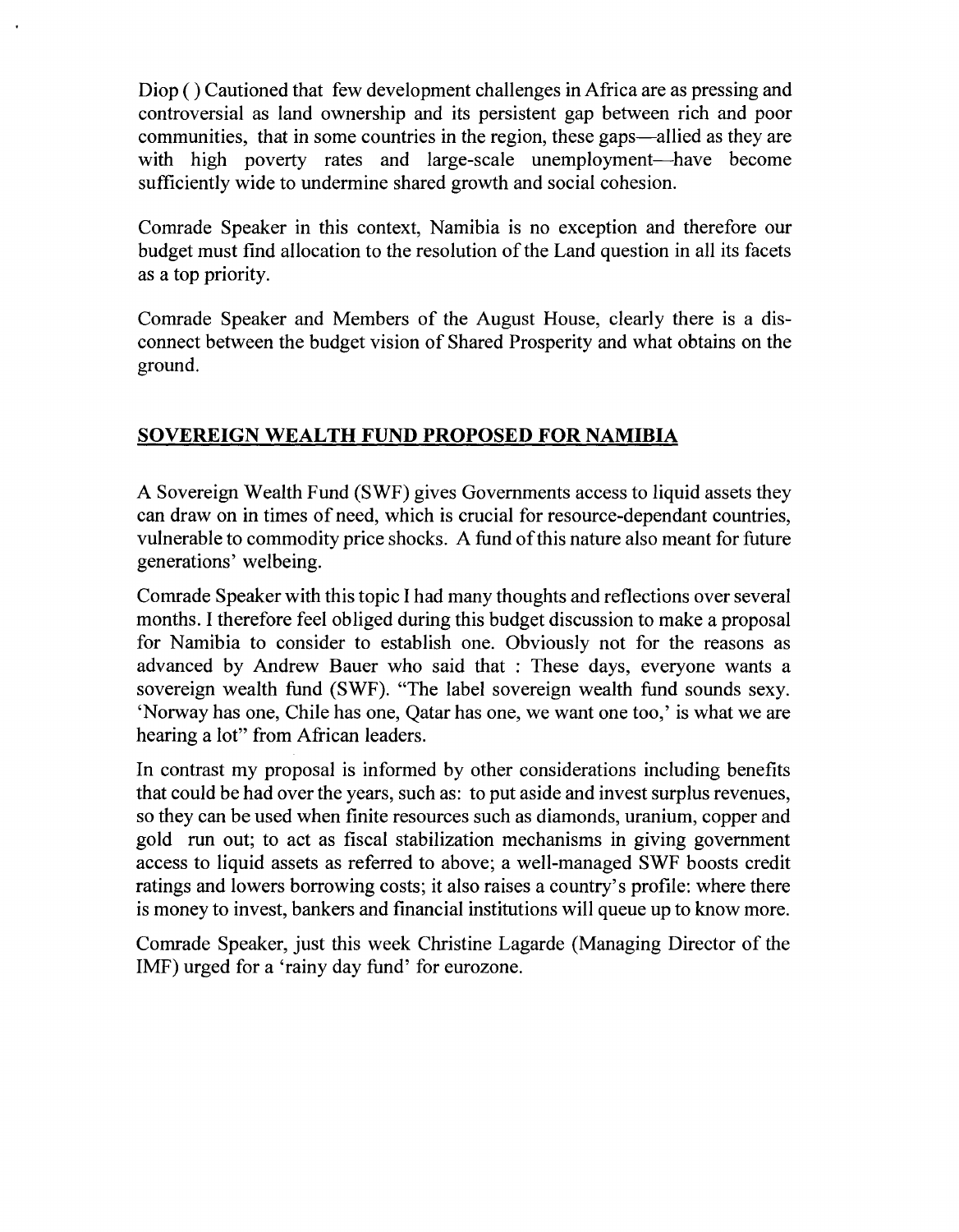A local sentiment that found expression in an opinion piece by Alfredo Tjiurimo Hengari, stated recently that with the benefit of historical hindsight, we did not prepare ourselves adequately during the commodity boom, which marked a period of sustained economic growth up until 2012. In part, it is why we are where we are today. It is why President Hage Geingob is pulling the Namibian wagon in the direction of bold reforms and actions to set our country on a path of sustainable development and shared prosperity.

Countries that have had successes include Singapore, Botswana, Norway and so forth (see attached list of African countries having a SWF). As far as the foreign reserves of Singapore are concerned, they are being invested by three entities: GIC is the largest, followed by Temasek Holdings, bearing in mind that Temasek Holdings has both domestic as well as foreign assets whereas the GIC invests only overseas. The central bank itself holds foreign assets as part of its liquidity reserves.

## **GENOCIDE SOVEREIGN lOO-YEARS-PLUS WEALTH FUND**

Comrade Speaker this is another wealth fund that need to be explored. This is in the context of the ongoing Genocide Reparations Negotiations. The bottom line is that people of our generation should never be quilty of having squandered the proceeds of the reparations money to the detriment of the future generations of the victims of Genocide a hundred or more years to come.

My idea has benefited from works of The Intergenerational Justice which I am happy to paraphrase as it broadly states that depending on the understanding of the relevant principles of distributive justice to be applied, if there is an intergenerational conflict of interests, present generations may be obliged by considerations of justice not to pursue policies that may impose an unfair intergenerational distribution of costs and benefits. Present generations stand under obligations of intergenerational justice: They are obliged not to violate the rights of future generations.

Much as this might be a new innovation in the Namibian context, I view this as an idea worth exploring taking the twin concepts of redistributive and intergenerational justice into account.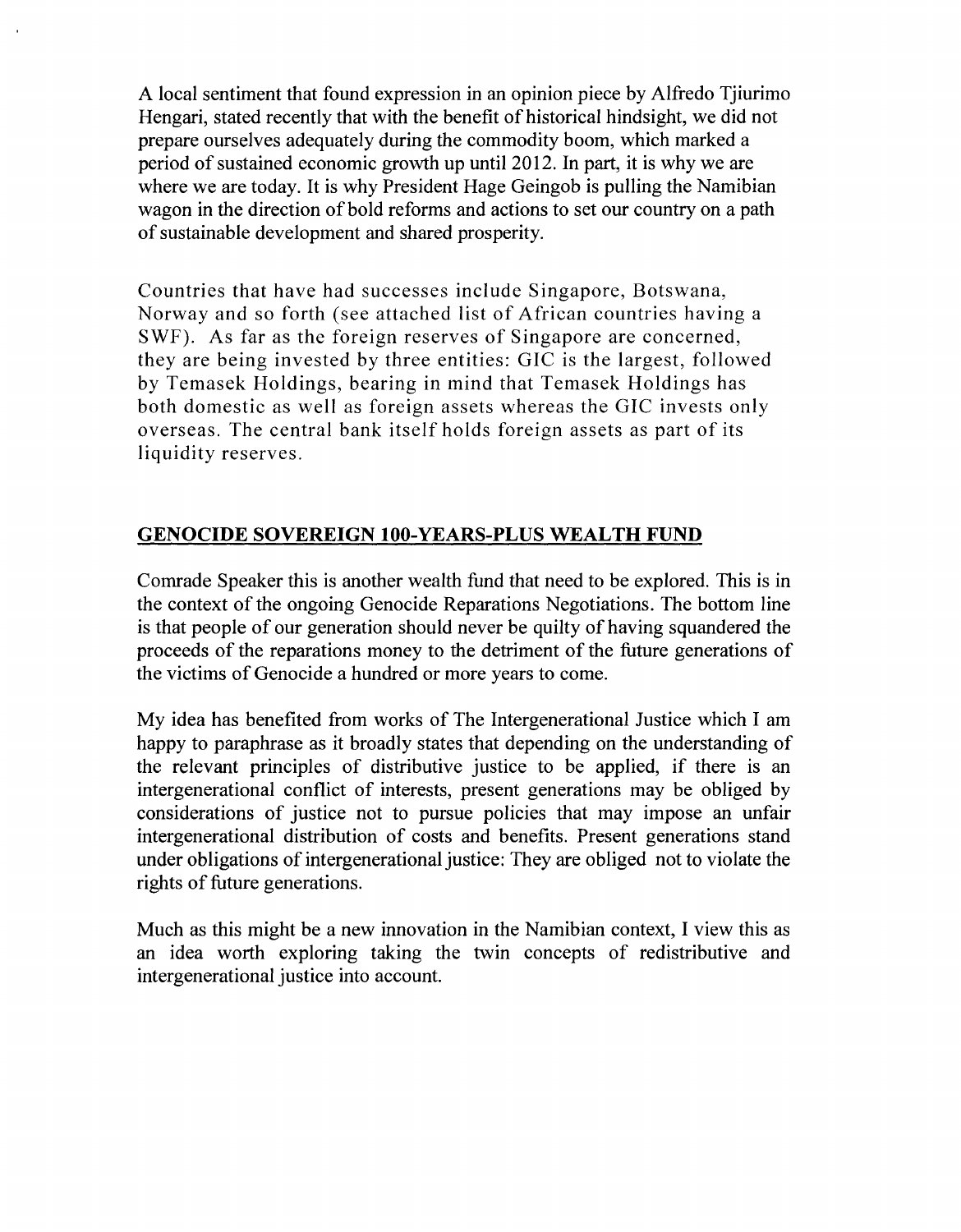Dr Esther Stanford-Xosei during her public lecture delivered recently in Namibia opined that if reparations benefits are not structured in ways that will positively and meaningfully impact the seventh generation (about hundred and fivety years from now), then we can as well be regarded as having stolen from the future generations.

This is an idea that naturally should find acceptance particularly amongst the communities affected by genocide and dispossesed, as much as Government will need to develop interest, as broad benefits will impact society at large.

## **GENOCIDE REPARATIONS NEGOTIATIONS FUND**

If my proposal of 2012/13 to establish this Fund was acted upon, we could have avoided the current embarrassment of the so-called British lawyers exorbitant legal fees (N\$50mln) now under investigation by the Public Accounts Committee. The haphazard payment methods and the multiple funding sources could have been avoided. This indicates that proper budgetary planning was not in place and the expenses were not anticipated or coordinated.

Parliamentary resolution exists for government to take this process further. Resources to enable Government and the concerned communities to engage the Germans should have been put aside. Negotiations for genocide reparations could still prove to be expensive, more especially if you engage an unwilling partner. DNA tests are necessary to confirm certain facts and research to ascertain historical information also need to be funded.

Since reparations demand is the State of Namibia's obligation in the interest of its citizens, such costs should come from the State Revenue Fund. Once again in this budget, provision in this respect does not seem to have been adequately made, to meet this State obligation, hence it falls short of meeting state requirements.

# **FUNDING FOR CONSTRUCTION OF GENOCIDE MEMORIAL CENTRES**

Following my introduction of the motion to rename the Independence Memorial Museum to Genocide Remembrance Centre, an understanding was reached between Government and SWANU MP, and noted by this August House, that government was to budget for, in the *2012/2013* Budget and in subsequent budgets for the construction of memorial centers at all genocide sites in the country.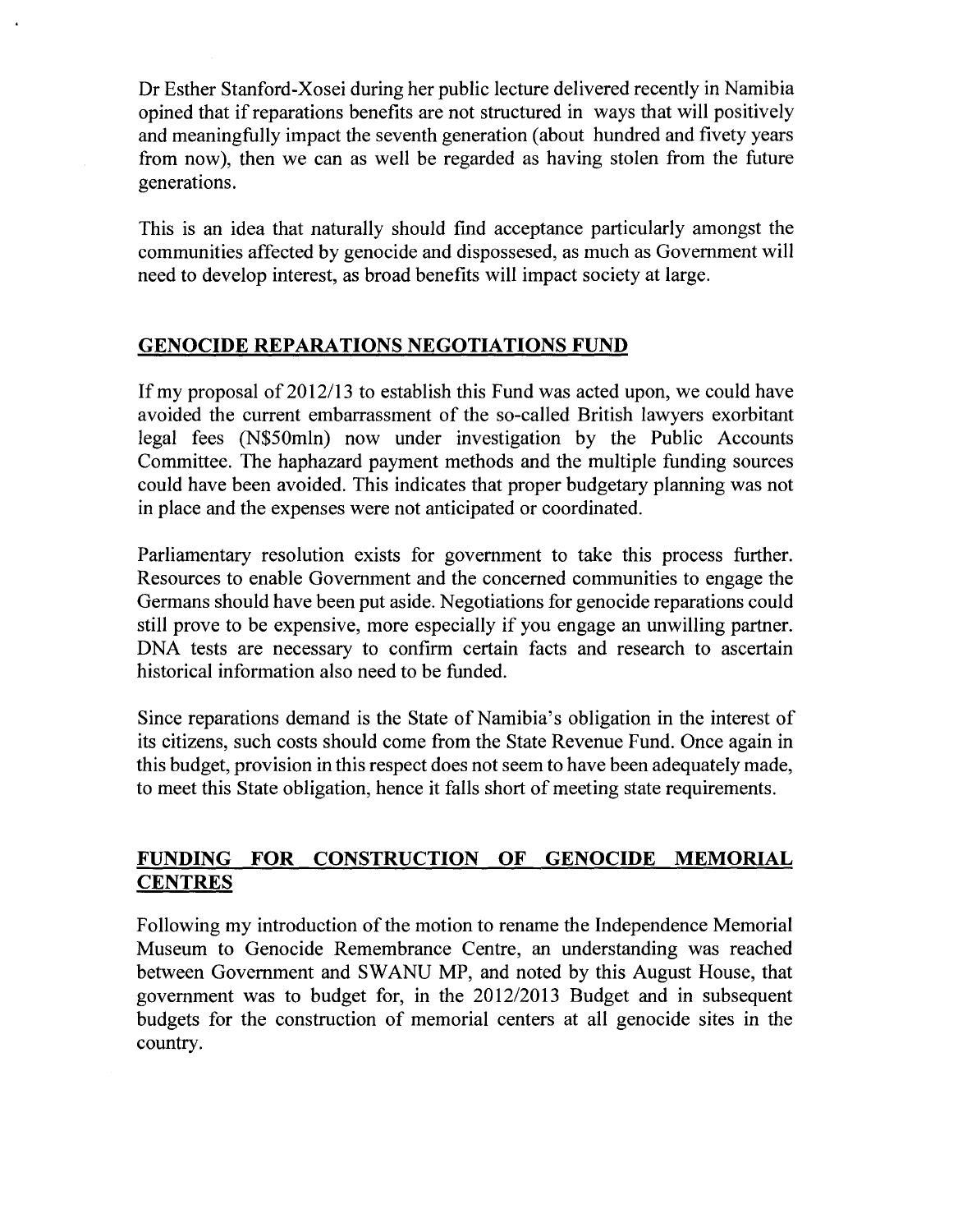Memorials are a way of acknowledging past individuals as victims of egregious wrongs even though we cannot affect their well-being. Also, such acknowledgement cannot be expressed face to face with the dead victims. However, memorials may be in form of a public speech, a day in the official calendar, a conference, a public space or a monument—for example, a sculpture or an installation. To my recollection Government has done none of these memorials in honour of the Genocide victims but selectively in honour of the victims of the Swapo liberation struggle victims.

Let the Government honour its promise before non-performance embarrasses the State of Namibia.

# **OPTIMAL REVENUE FROM MINERAL RESOURCES-AN INVESTIGATION NEEDED**

The 'Market Watch' of30 October 2017 carried an article *"Govt wants maximum benefits from natural resources ",* had me thinking - it was quite late!

This has been my call since 2012, where in my budget debate contribution, I expressed the need for an independent study to determine the optional contribution that mining ought to make to State revenue. The then-Ministers of Finance and Mines and Energy did not take me seriously.

Again in 2014, I made the call in my budget statement contribution for the study, as I stated the following: *"It has been revealed that there are vast benefits Namibia can derive from mining. However, over the decades the main beneficiaries of the vast mineral resources have been private corporations and other economies other than Namibians. As I have re-emphasised during last year's budget statement, an independent study to be conducted to determine the optimal contribution mining ought to make to the State Revenue is necessary. I make the call once again here.*

*Mineral resources have the potential for social and economic development of Namibia. "*

The same goes for my Budget Contribution in 2015. I even went further to point out specific areas of investigation, this study should interrogate. This is what I had to say then: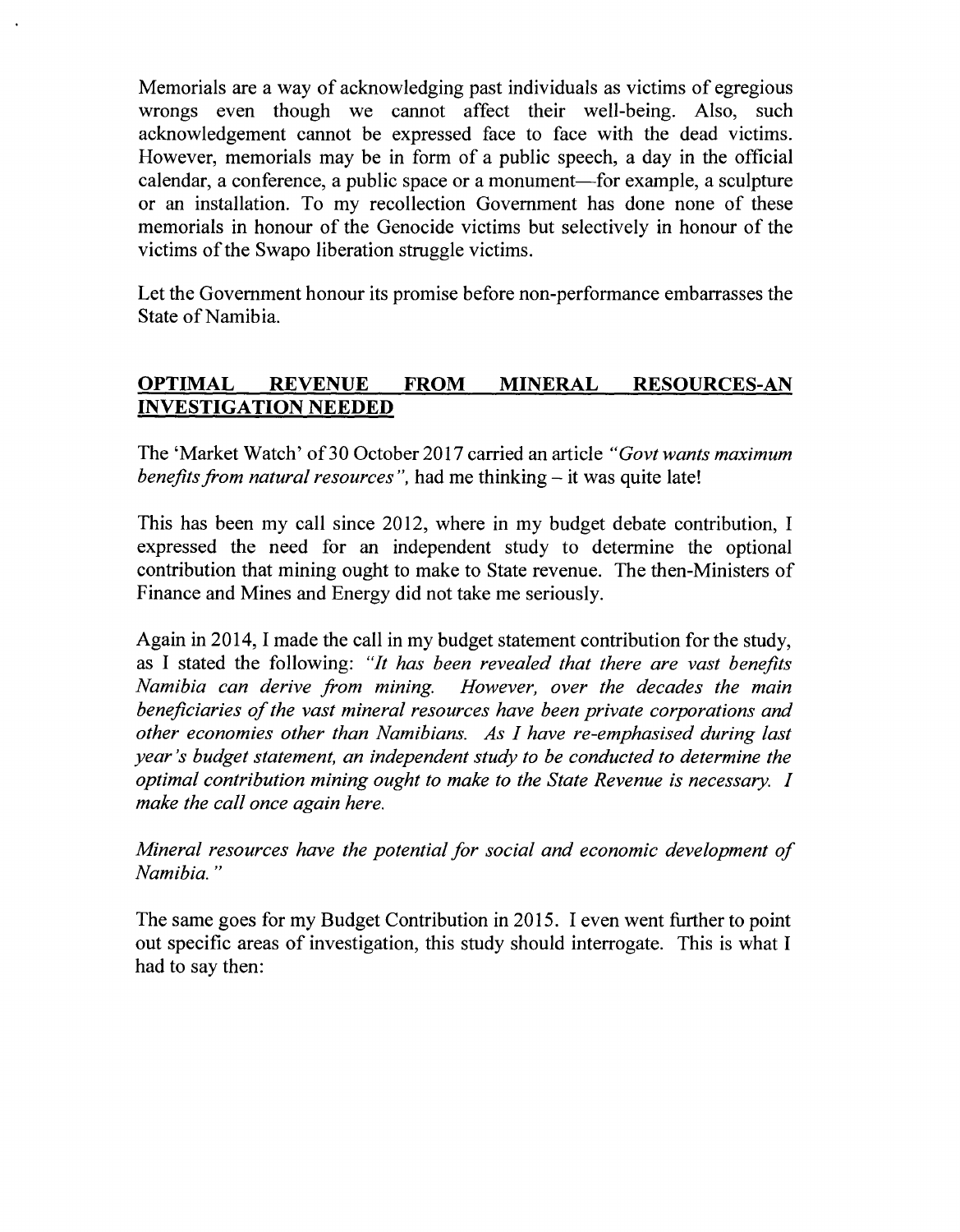*"Even in the midst of vast economic and resources cum endowment, Namibia is not only technologically backward but wallow in neck-deep poverty and joblessness. This is what has come to be known as the 'paradox of plenty '.*

*The study could specifically focus on the following areas of investigation:*

*• Transfer, Pricing, Royalty Payments, Leading and Lagging Payments, Financing Structure, Parallel Inter Company Loans, Re-Invoicing, Counter or Barter Trade. "*

# **ALLOCATION TO THE MINISTRY OF DEFENCE**

I refer you to page 112 of document ....; unreliable figures, loopholes, how did the Ministry of Finance rely on these gaps? This is what we call in Otjiherero 'tjitanga kaorere ngo'

Since the Ministry of Defense is not in the ordinary business of buying farms, how did the Tender Board or Procurement Board give exemption to the Ministry to acquire the farms Oropoko and Otjizemba without a Cabinet Resolution. If indeed they had one how was it then possible that the Chairman of Cabinet was not aware of this procurement?

Recently some three years or so ago the budget of Defense was increased significantly following a recommendation by a Parliamentary Standing Committee, in order to renovate and upgrade dilapidated barracks.

Now that we know that the objective has not been achieved why should we not regard the clandestine purchase of the farms as fruitless and also wasteful expenditure?

This is a scandal of embarrassing proportions to the State for which a Presidential Commission of Enquiry is needed urgently. This is also aggrevated by the fact the Defense subsidiaries have never rendered any report to the National Assembly creating suspicion as to whether tax payers' money has been put to good use or not.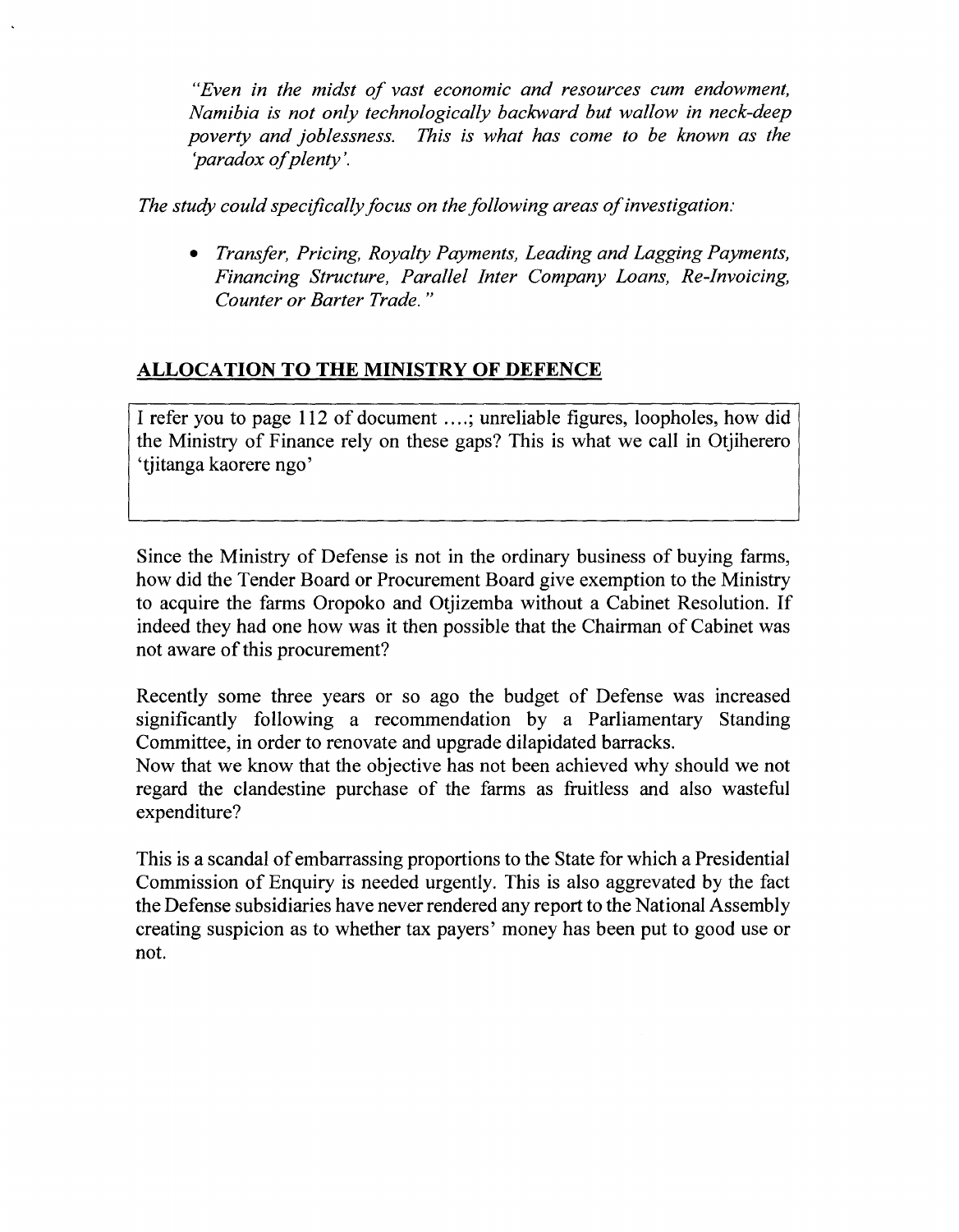#### **REFERENCES**

- 1. Frank F. K. Byamugisha is an Operations Adviser and Lead Land Specialist in the Africa Region of the World Bank. The article is based on a book he authored, Securing Africa's Land for Shared Prosperity, published and launched by the World Bank in July 20l3: <http://publications.worldbank.org/19810.>
- *2. Makhtar Diop: is the World Bank Group's Vice Presidentfor Africa Scaled-up land registration and legal recognition of the rights of squatters on public lands, would improve lives*
- 3. IntergenerationaI Justice *First published Thu Apr* 3, *2003; substantive revision Mon Aug 10, 2015*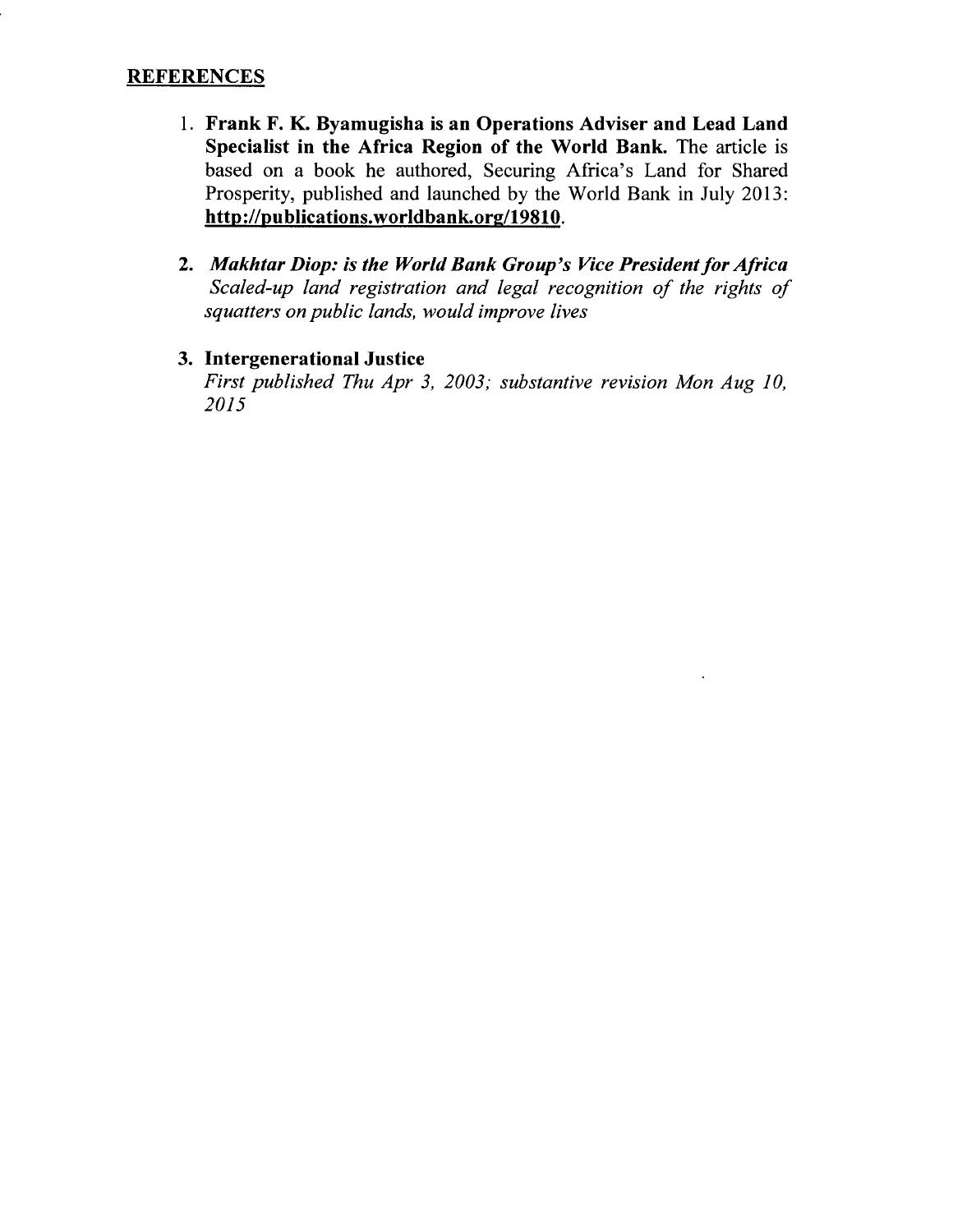#### **APPENDICES**

African Sovereign Wealth Funds 2013

**By Shalifay**

Dec 20,2013



African sovereign wealth funds and national investment funds have been gaining in prominence over the past few years. The FT this week did a special feature on finance and banking in Africa, which you can find here. All the articles are well worth a read but one centered on SWFs in Africa; despite their size lagging SWFs in Asia and the Middle East, national investment funds in Africa have been growing steadily thanks to the development of primary industries (mostly oil) and better fiscal discipline.

While these types of funds normally look to make international investments like Nigeria's foray into US fixed income this year, they can also be a big player in local equity markets. More developed Asian countries have shown that these national investment funds can be used to prop up local equity markets in times of need, such as Hong Kong during the Asian financial crisis in 1998. More recently, we have seen the impact that government investment funds can have in Rwanda, where Crystal Ventures, the investment fund owned by the ruling political party, recently announced they would unload their stake in MTN, the largest telecom company in the country.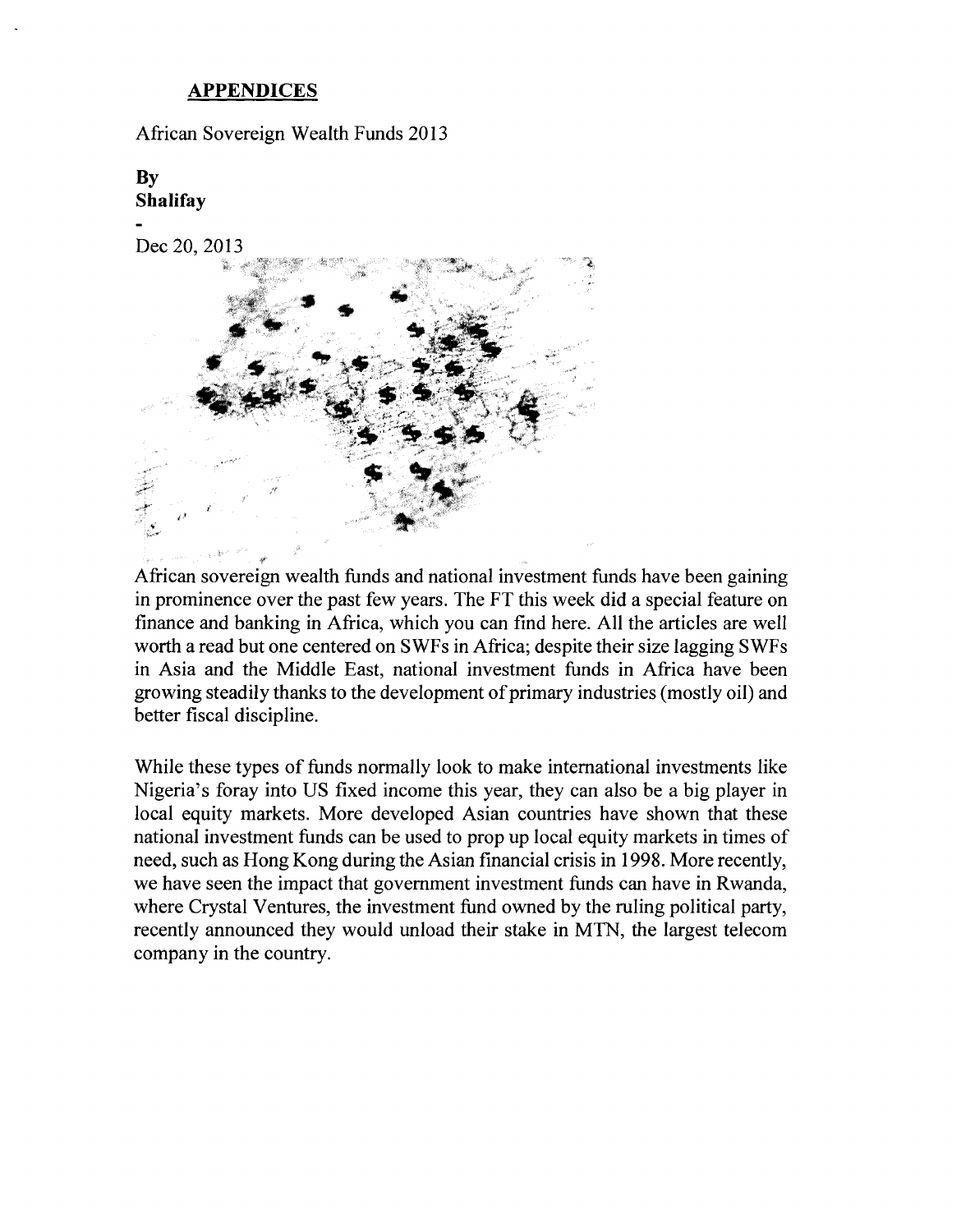We've compiled an up-to-date list of African sovereign wealth and investment funds. The ones we saw online were incomplete, and we've listed several countries that have proposed sovereign wealth funds but have not seeded them with capital yet (Kenya, Sao Tome & Principe, South Sudan, and Tanzania).

Here's the complete list of African sovereign wealth funds: (Updated as of Dec 2013)

| Country              | <b>Fund Name</b>                                           | <b>Assets</b><br>$(S$ Mio $)$ |      | <b>Since Notes</b>                                                                               |
|----------------------|------------------------------------------------------------|-------------------------------|------|--------------------------------------------------------------------------------------------------|
| Algeria              | for<br>Fund<br>the<br>Regulation<br>of<br>Receipts (FRR)   | 77,200.0                      | 2000 | Funded by oil & gas<br>profits                                                                   |
| Angola               | Fundo Soberano de<br>Angola (FSDEA)                        | 5,000.0                       | 2012 | 7.5% of fund to social<br>projects                                                               |
| <b>Botswana</b>      | Pula Fund                                                  | 6,900.0                       | 1994 | Funded by diamond<br>profits                                                                     |
| Chad                 | Oil<br>Revenue<br>Management Plan                          |                               | 2003 | Created with World<br>Bank, scrapped<br>in<br>2008                                               |
| Equatorial<br>Guinea | for<br>Fund<br>Future<br>Generations (FFG)                 | 80.0                          | 2002 | Funded by $0.5\%$ of<br>all oil revenues                                                         |
| Gabon                | Fonds Souverain de<br>Republique<br>la<br>Gabonaise (FSRG) | 380.0                         |      | Funded by oil profits                                                                            |
| Ghana                | Petroleum Holding<br>Fund                                  | 72.0                          | 2012 | Funded by oil profits,<br>flows<br>Ghana<br>to<br>Heritage Fund and<br><b>Stabilisation Fund</b> |